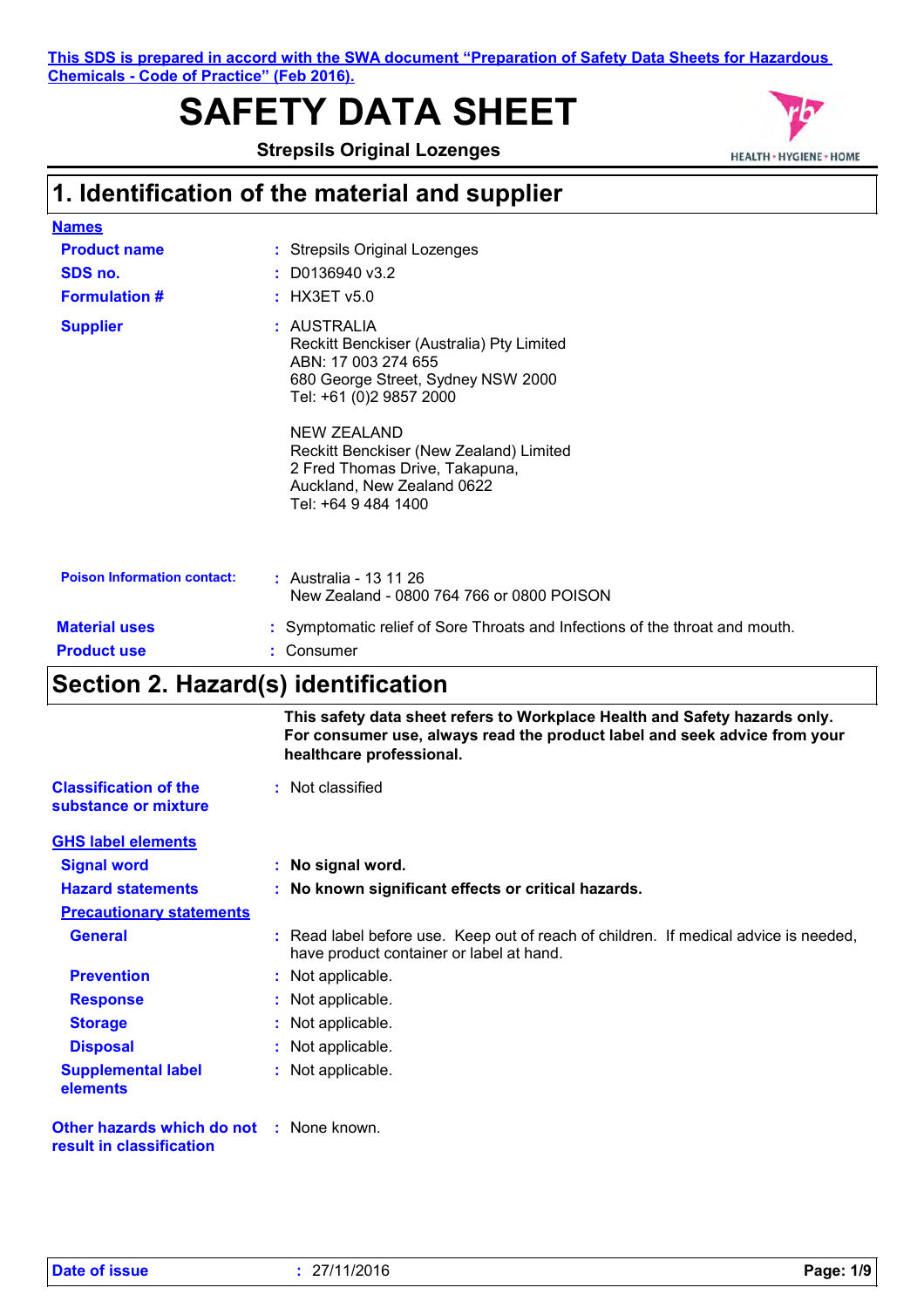### **Section 3. Composition and ingredient information**

#### **Substance/mixture :**

Mixture Contains: Lozenges containing small amounts of antiseptic ingredients (Amylmetacresol 0.6mg / lozenge and 2,4-Dichlorobenzyl alcohol 1.2mg / lozenge) , flavourings, colours and weak acid in a Sucrose / Glucose Syrup lozenge base.

| Ingredient name | $\%$ (w/w) | <b>CAS number</b> |
|-----------------|------------|-------------------|
| sucrose         | I≥75 - ≤90 | $57-50-1$         |

#### **Other Non-hazardous ingredients to 100%**

**Occupational exposure limits, if available, are listed in Section 8.**

### **Section 4. First aid measures**

### **Description of necessary first aid measures**

| <b>Eye contact</b>  | : Immediately flush eyes with plenty of water, occasionally lifting the upper and lower<br>eyelids. Check for and remove any contact lenses. Get medical attention if irritation<br>occurs.                                                                                                                                                               |
|---------------------|-----------------------------------------------------------------------------------------------------------------------------------------------------------------------------------------------------------------------------------------------------------------------------------------------------------------------------------------------------------|
| <b>Inhalation</b>   | : Remove victim to fresh air and keep at rest in a position comfortable for breathing.<br>Get medical attention if symptoms occur.                                                                                                                                                                                                                        |
| <b>Skin contact</b> | : Flush contaminated skin with plenty of water. Remove contaminated clothing and<br>shoes. Get medical attention if symptoms occur.                                                                                                                                                                                                                       |
| <b>Ingestion</b>    | : Wash out mouth with water. Remove victim to fresh air and keep at rest in a<br>position comfortable for breathing. If material has been swallowed and the exposed<br>person is conscious, give small quantities of water to drink. Do not induce vomiting<br>unless directed to do so by medical personnel. Get medical attention if symptoms<br>occur. |

### **Most important symptoms/effects, acute and delayed**

### **Potential acute health effects**

| <b>Inhalation</b>                   | : No known significant effects or critical hazards. |
|-------------------------------------|-----------------------------------------------------|
|                                     |                                                     |
| <b>Skin contact</b>                 | : No known significant effects or critical hazards. |
| <b>Ingestion</b>                    | : No known significant effects or critical hazards. |
| <b>Over-exposure signs/symptoms</b> |                                                     |
| <b>Eye contact</b>                  | : No specific data.                                 |
| <b>Inhalation</b>                   | : No specific data.                                 |
| <b>Skin contact</b>                 | : No specific data.                                 |
| <b>Ingestion</b>                    | : No specific data.                                 |
|                                     |                                                     |

|                                   | Indication of immediate medical attention and special treatment needed, if necessary                                           |  |
|-----------------------------------|--------------------------------------------------------------------------------------------------------------------------------|--|
| <b>Notes to physician</b>         | : Treat symptomatically. Contact poison treatment specialist immediately if large<br>quantities have been ingested or inhaled. |  |
| <b>Specific treatments</b>        | : No specific treatment.                                                                                                       |  |
| <b>Protection of first-aiders</b> | : No action shall be taken involving any personal risk or without suitable training.                                           |  |

### **See toxicological information (Section 11)**

## **Section 5. Firefighting measures**

| <b>Extinguishing media</b>             |                                                                 |  |
|----------------------------------------|-----------------------------------------------------------------|--|
| <b>Suitable extinguishing</b><br>media | : Use an extinguishing agent suitable for the surrounding fire. |  |
| Unsuitable extinguishing<br>media      | : None known.                                                   |  |

| Date of issue | 27/11/2016 | Page: 2/9 |
|---------------|------------|-----------|
|               |            |           |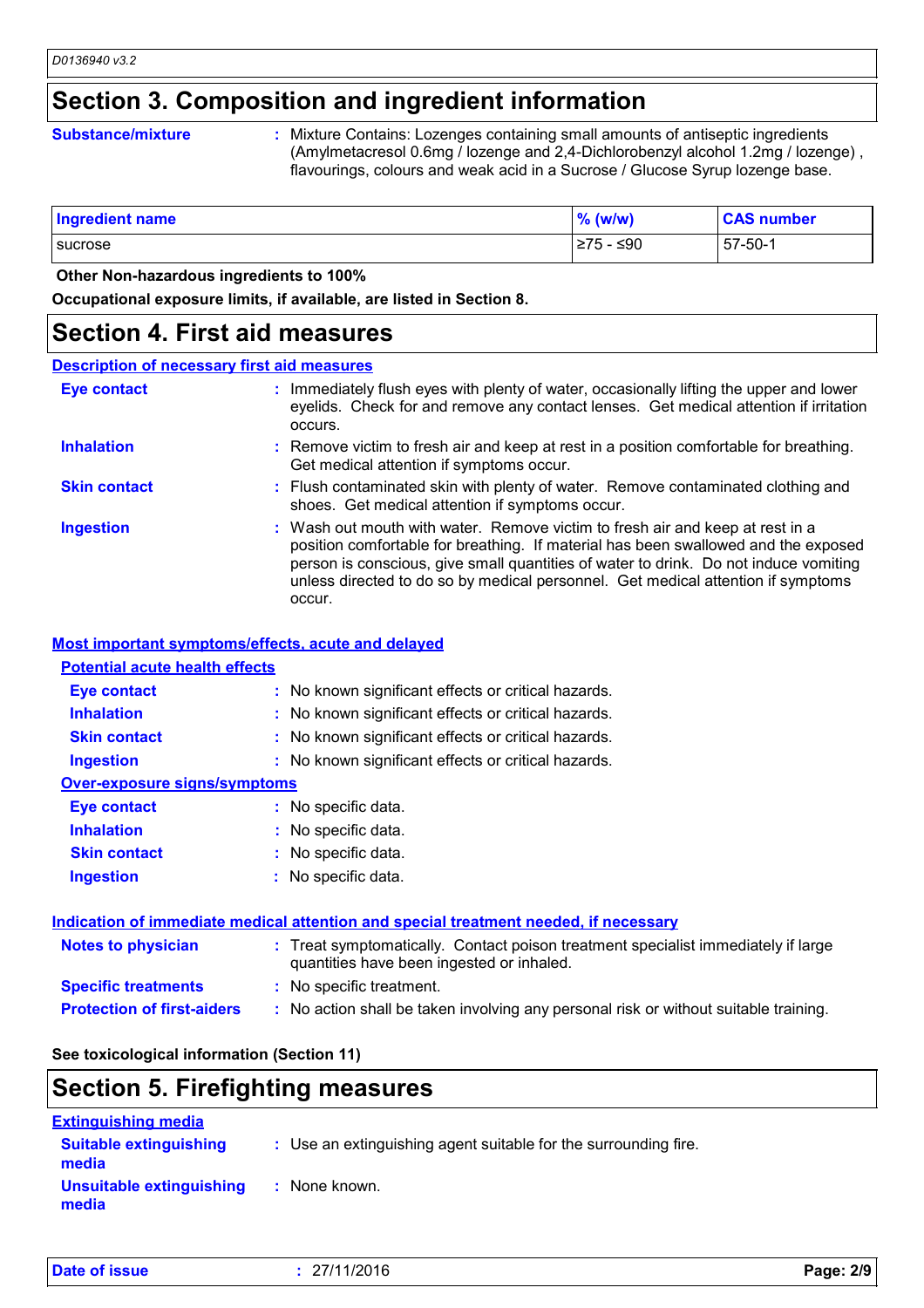### **Section 5. Firefighting measures**

| <b>Specific hazards arising</b><br>from the chemical     | : No specific fire or explosion hazard.                                                                                                                                                             |
|----------------------------------------------------------|-----------------------------------------------------------------------------------------------------------------------------------------------------------------------------------------------------|
| <b>Hazardous thermal</b><br>decomposition products       | : Decomposition products may include the following materials:<br>carbon dioxide<br>carbon monoxide                                                                                                  |
| <b>Special protective actions</b><br>for fire-fighters   | : Promptly isolate the scene by removing all persons from the vicinity of the incident if<br>there is a fire. No action shall be taken involving any personal risk or without<br>suitable training. |
| <b>Special protective</b><br>equipment for fire-fighters | : Fire-fighters should wear appropriate protective equipment and self-contained<br>breathing apparatus (SCBA) with a full face-piece operated in positive pressure<br>mode.                         |

## **Section 6. Accidental release measures**

|                                                             | Personal precautions, protective equipment and emergency procedures                                                                                                                                                                                                                |
|-------------------------------------------------------------|------------------------------------------------------------------------------------------------------------------------------------------------------------------------------------------------------------------------------------------------------------------------------------|
| For non-emergency<br>personnel                              | : No action shall be taken involving any personal risk or without suitable training.<br>Evacuate surrounding areas. Keep unnecessary and unprotected personnel from<br>entering. Do not touch or walk through spilt material. Put on appropriate personal<br>protective equipment. |
| For emergency responders                                    | : If specialised clothing is required to deal with the spillage, take note of any<br>information in Section 8 on suitable and unsuitable materials. See also the<br>information in "For non-emergency personnel".                                                                  |
| <b>Environmental precautions</b>                            | : Avoid dispersal of spilt material and runoff and contact with soil, waterways, drains<br>and sewers. Inform the relevant authorities if the product has caused environmental<br>pollution (sewers, waterways, soil or air).                                                      |
| <b>Methods and material for containment and cleaning up</b> |                                                                                                                                                                                                                                                                                    |
| <b>Small spill</b>                                          | : Move containers from spill area. Vacuum or sweep up material and place in a                                                                                                                                                                                                      |

Move containers from spill area. Prevent entry into sewers, water courses, basements or confined areas. Vacuum or sweep up material and place in a designated, labelled waste container. Dispose of via a licensed waste disposal contractor. Note: see Section 1 for emergency contact information and Section 13 for waste disposal. **Large spill :** designated, labelled waste container. Dispose of via a licensed waste disposal contractor.

**See Section 1 for emergency contact information.**

**See Section 8 for information on appropriate personal protective equipment.**

**See Section 13 for additional waste treatment information.**

## **Section 7. Handling and storage**

| <b>Precautions for safe handling</b>             |                                                                                                                                                                                                                                                                                                                                                               |
|--------------------------------------------------|---------------------------------------------------------------------------------------------------------------------------------------------------------------------------------------------------------------------------------------------------------------------------------------------------------------------------------------------------------------|
| <b>Protective measures</b>                       | : Put on appropriate personal protective equipment (see Section 8).                                                                                                                                                                                                                                                                                           |
| <b>Advice on general</b><br>occupational hygiene | : Eating, drinking and smoking should be prohibited in areas where this material is<br>handled, stored and processed. Workers should wash hands and face before<br>eating, drinking and smoking. Remove contaminated clothing and protective<br>equipment before entering eating areas. See also Section 8 for additional<br>information on hygiene measures. |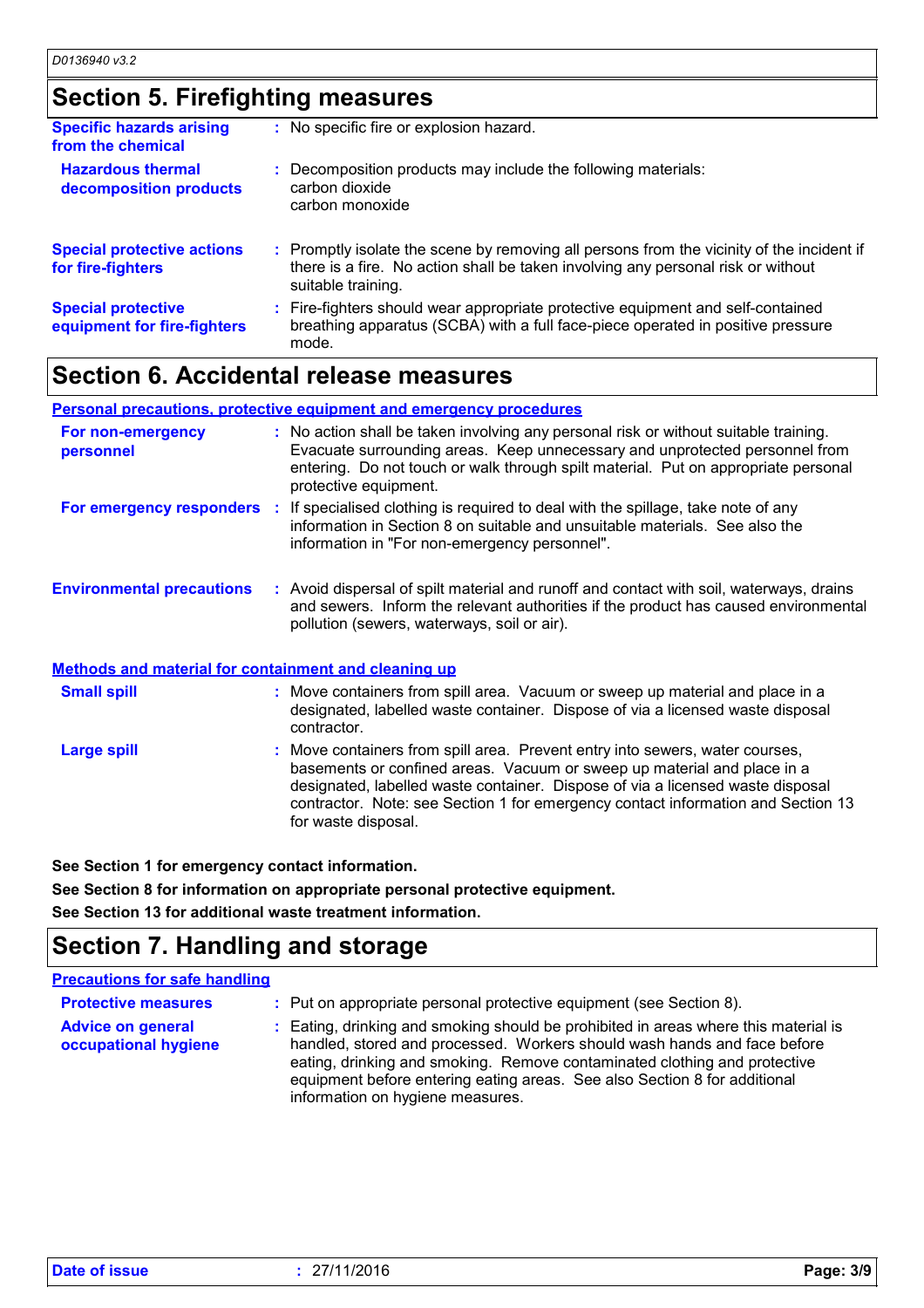# **Section 7. Handling and storage**

| <b>Conditions for safe storage,</b><br>including any<br><b>incompatibilities</b> | : Do not store above the following temperature: $25^{\circ}$ C (77 $^{\circ}$ F). Store in accordance<br>with local regulations. Store in original container protected from direct sunlight in a<br>dry, cool and well-ventilated area, away from incompatible materials (see Section 10)<br>and food and drink. Keep container tightly closed and sealed until ready for use.<br>Containers that have been opened must be carefully resealed and kept upright to<br>prevent leakage. Do not store in unlabelled containers. Use appropriate<br>containment to avoid environmental contamination.<br>The following requirements are in place for shipping and distribution (they may be<br>different to those on the pack which provide guidance for long term storage by the<br>consumer):<br>Protect from direct sunlight<br>Long term average storage temperature should not exceed 25oC. The following<br>excursions are permitted:<br>$60$ oC – Not permitted<br>50oC - Not permitted<br>40oC - Not more than 4 weeks<br>The excursions are not cumulative<br>Lozenges will adhere to the blister pack if stored for longer than 4 weeks at 40°C<br>This product has no low temperature control requirements. |
|----------------------------------------------------------------------------------|--------------------------------------------------------------------------------------------------------------------------------------------------------------------------------------------------------------------------------------------------------------------------------------------------------------------------------------------------------------------------------------------------------------------------------------------------------------------------------------------------------------------------------------------------------------------------------------------------------------------------------------------------------------------------------------------------------------------------------------------------------------------------------------------------------------------------------------------------------------------------------------------------------------------------------------------------------------------------------------------------------------------------------------------------------------------------------------------------------------------------------------------------------------------------------------------------------------------|
| Do not store above the<br>following temperature                                  | : $25^{\circ}$ C                                                                                                                                                                                                                                                                                                                                                                                                                                                                                                                                                                                                                                                                                                                                                                                                                                                                                                                                                                                                                                                                                                                                                                                                   |

# **Section 8. Exposure controls and personal protection**

### **Control parameters**

**Australia**

### **Occupational exposure limits**

| <b>Ingredient name</b> | <b>Exposure limits</b>                                                         |
|------------------------|--------------------------------------------------------------------------------|
| <b>I</b> sucrose       | Safe Work Australia (Australia, 1/2014).<br>TWA: 10 mg/m <sup>3</sup> 8 hours. |

### **New Zealand**

| Ingredient name | <b>Exposure limits</b>                                                                                                                                                |
|-----------------|-----------------------------------------------------------------------------------------------------------------------------------------------------------------------|
| sucrose         | NZ OSH (New Zealand, 2/2013).<br>WES-TWA: 10 mg/m <sup>3</sup> 8 hours. Form: The value for<br>inhalable dust containing no asbestos and less than 1%<br>free silica. |

| <b>Appropriate engineering</b><br>controls       | : Good general ventilation should be sufficient to control worker exposure to airborne<br>contaminants.                                                                                                                                                                                                                         |
|--------------------------------------------------|---------------------------------------------------------------------------------------------------------------------------------------------------------------------------------------------------------------------------------------------------------------------------------------------------------------------------------|
| <b>Environmental exposure</b><br><b>controls</b> | : Emissions from ventilation or work process equipment should be checked to ensure<br>they comply with the requirements of environmental protection legislation. In some<br>cases, fume scrubbers, filters or engineering modifications to the process<br>equipment will be necessary to reduce emissions to acceptable levels. |

| <b>Individual protection measures</b> |                                                                                                                                                                                                                                                                                                                                                                                                   |
|---------------------------------------|---------------------------------------------------------------------------------------------------------------------------------------------------------------------------------------------------------------------------------------------------------------------------------------------------------------------------------------------------------------------------------------------------|
| <b>Hygiene measures</b>               | : Wash hands, forearms and face thoroughly after handling chemical products, before<br>eating, smoking and using the lavatory and at the end of the working period.<br>Appropriate techniques should be used to remove potentially contaminated clothing.<br>Wash contaminated clothing before reusing. Ensure that eyewash stations and<br>safety showers are close to the workstation location. |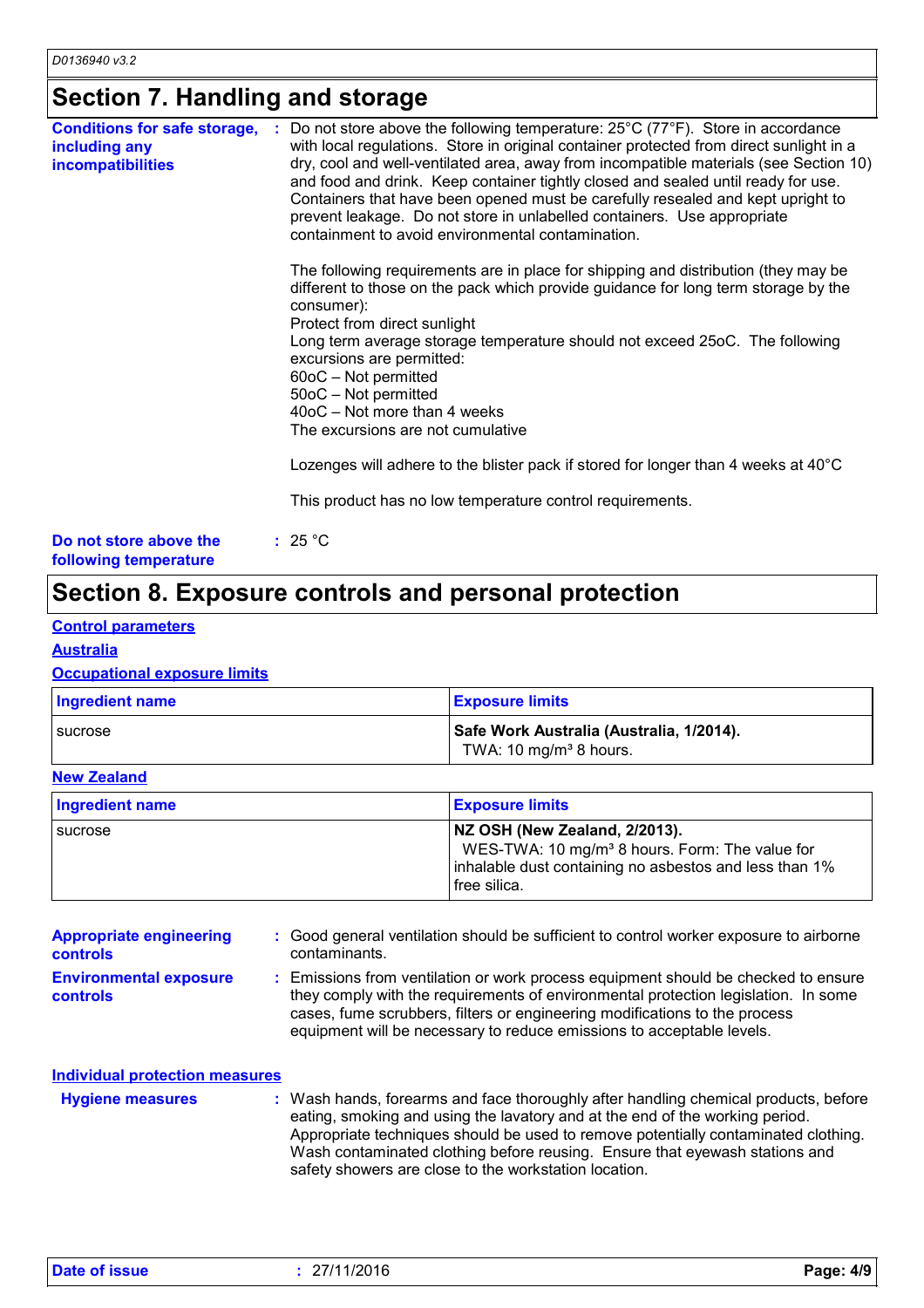# **Section 8. Exposure controls and personal protection**

| <b>Eye/face protection</b>    | : Safety eyewear complying with an approved standard should be used when a risk<br>assessment indicates this is necessary to avoid exposure to liquid splashes, mists,<br>gases or dusts. If contact is possible, the following protection should be worn,<br>unless the assessment indicates a higher degree of protection: safety glasses with<br>side-shields. |
|-------------------------------|-------------------------------------------------------------------------------------------------------------------------------------------------------------------------------------------------------------------------------------------------------------------------------------------------------------------------------------------------------------------|
| <b>Skin protection</b>        |                                                                                                                                                                                                                                                                                                                                                                   |
| <b>Hand protection</b>        | : Chemical-resistant, impervious gloves complying with an approved standard should<br>be worn at all times when handling chemical products if a risk assessment indicates<br>this is necessary.                                                                                                                                                                   |
| <b>Body protection</b>        | : Personal protective equipment for the body should be selected based on the task<br>being performed and the risks involved and should be approved by a specialist<br>before handling this product.                                                                                                                                                               |
| <b>Other skin protection</b>  | : Appropriate footwear and any additional skin protection measures should be<br>selected based on the task being performed and the risks involved and should be<br>approved by a specialist before handling this product.                                                                                                                                         |
| <b>Respiratory protection</b> | : Based on the hazard and potential for exposure, select a respirator that meets the<br>appropriate standard or certification. Respirators must be used according to a<br>respiratory protection program to ensure proper fitting, training, and other important<br>aspects of use.                                                                               |

# **Section 9. Physical and chemical properties**

| $:$ Solid.                                                              |
|-------------------------------------------------------------------------|
| $:$ Red.                                                                |
| <b>Distinctive</b>                                                      |
| Not available.                                                          |
| Not available.                                                          |
| : Not available.                                                        |
| : Not available.                                                        |
| : Not available.                                                        |
| : Not available.                                                        |
| : Not available.                                                        |
| : Not available.                                                        |
| : Not available.                                                        |
| : Not available.                                                        |
| Not available.                                                          |
| Partially soluble in the following materials: cold water and hot water. |
| : Not available.                                                        |
| : Not available.                                                        |
| : Not available.                                                        |
| : Not available.                                                        |
| : Not available.                                                        |
| : Not available.                                                        |
|                                                                         |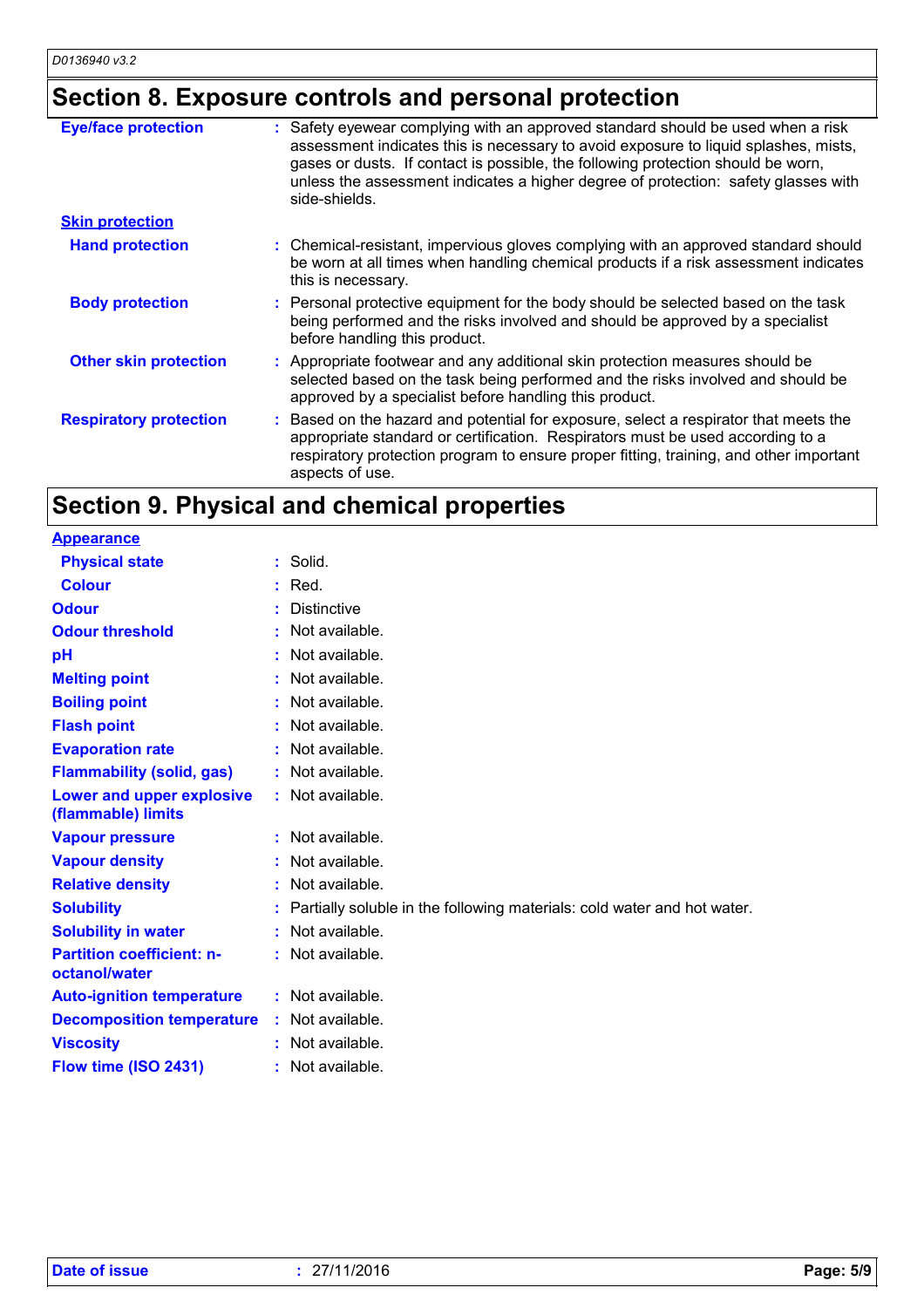# **Section 10. Stability and reactivity**

| <b>Reactivity</b>                            | : No specific test data related to reactivity available for this product or its ingredients.              |
|----------------------------------------------|-----------------------------------------------------------------------------------------------------------|
| <b>Chemical stability</b>                    | : The product is stable.                                                                                  |
| <b>Possibility of hazardous</b><br>reactions | : Under normal conditions of storage and use, hazardous reactions will not occur.                         |
| <b>Conditions to avoid</b>                   | : No specific data.                                                                                       |
| Incompatible materials                       | : No specific data.                                                                                       |
| <b>Hazardous decomposition</b><br>products   | : Under normal conditions of storage and use, hazardous decomposition products<br>should not be produced. |

# **Section 11. Toxicological information**

### **Information on toxicological effects**

| <b>Product/ingredient name</b>                                                                                          | <b>Result</b>                                                                                                                              | <b>Species</b>                                                                                                                          | <b>Dose</b> | <b>Exposure</b> |
|-------------------------------------------------------------------------------------------------------------------------|--------------------------------------------------------------------------------------------------------------------------------------------|-----------------------------------------------------------------------------------------------------------------------------------------|-------------|-----------------|
| sucrose                                                                                                                 | LD50 Oral                                                                                                                                  | Rat                                                                                                                                     | 29700 mg/kg |                 |
| <b>Conclusion/Summary</b><br><b>Irritation/Corrosion</b><br>Not available.                                              | : Based on available data, the classification criteria are not met.                                                                        |                                                                                                                                         |             |                 |
| <b>Conclusion/Summary</b><br><b>Skin</b><br><b>Eyes</b><br><b>Respiratory</b><br><b>Sensitisation</b><br>Not available. | : Based on available data, the classification criteria are not met.                                                                        | Information is based on toxicity test result of a similar product.<br>Based on available data, the classification criteria are not met. |             |                 |
| <b>Conclusion/Summary</b><br><b>Skin</b><br><b>Respiratory</b><br><b>Mutagenicity</b><br>Not available.                 | : Based on available data, the classification criteria are not met.<br>: Based on available data, the classification criteria are not met. |                                                                                                                                         |             |                 |
| <b>Conclusion/Summary</b><br><b>Carcinogenicity</b><br>Not available.                                                   | : Based on available data, the classification criteria are not met.                                                                        |                                                                                                                                         |             |                 |
| <b>Conclusion/Summary</b><br><b>Reproductive toxicity</b><br>Not available.                                             | : Based on available data, the classification criteria are not met.                                                                        |                                                                                                                                         |             |                 |
| <b>Conclusion/Summary</b><br><b>Teratogenicity</b><br>Not available.                                                    | : Based on available data, the classification criteria are not met.                                                                        |                                                                                                                                         |             |                 |
| <b>Conclusion/Summary</b><br><b>Specific target organ toxicity (single exposure)</b><br>Not available.                  | : Based on available data, the classification criteria are not met.                                                                        |                                                                                                                                         |             |                 |
| <b>Specific target organ toxicity (repeated exposure)</b>                                                               |                                                                                                                                            |                                                                                                                                         |             |                 |
| <b>Date of issue</b>                                                                                                    | : 27/11/2016                                                                                                                               |                                                                                                                                         |             | Page: 6/9       |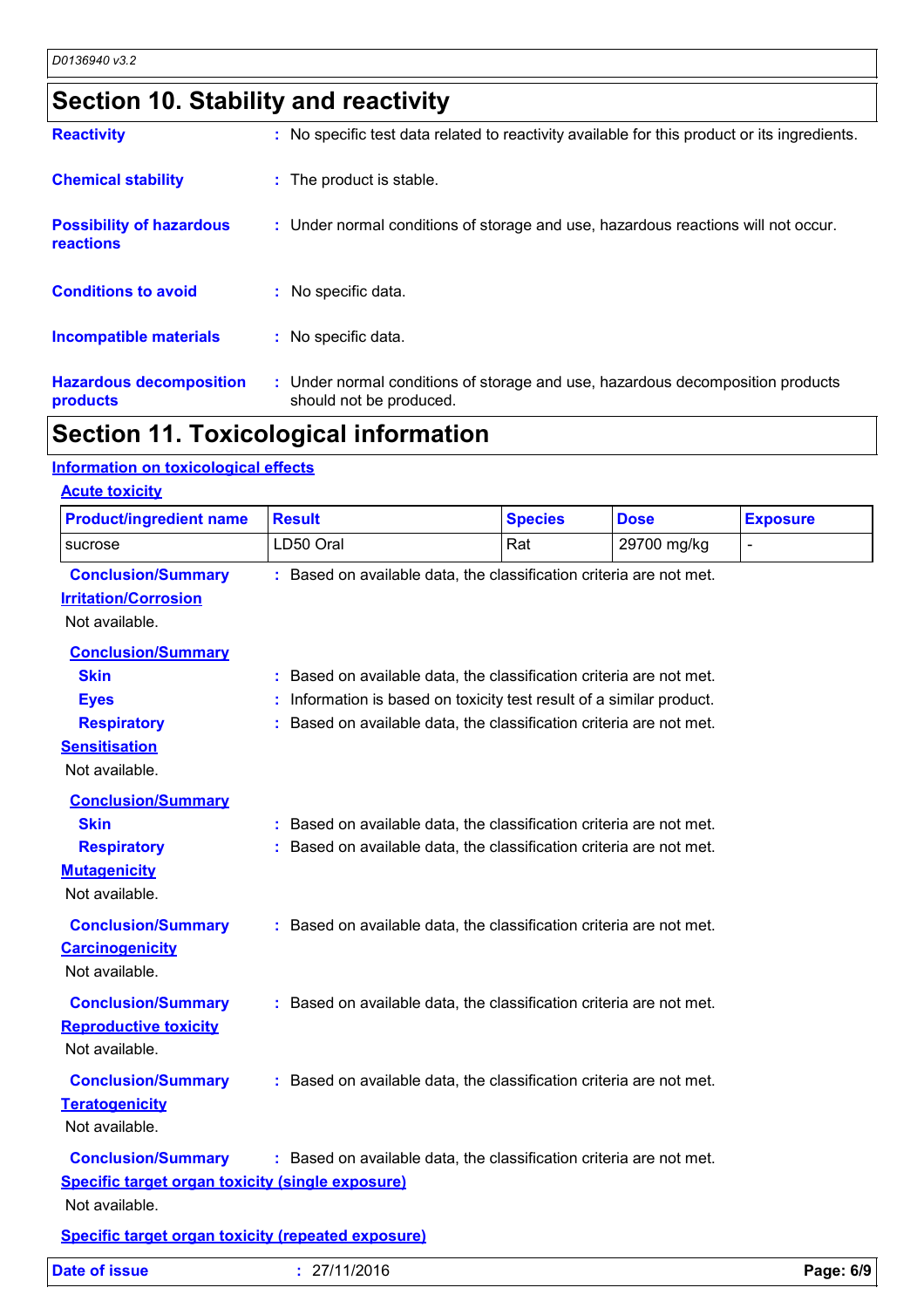# **Section 11. Toxicological information**

Not available.

### **Aspiration hazard**

Not available.

| Information on likely routes : Not available. |  |
|-----------------------------------------------|--|
| of exposure                                   |  |

| <b>Potential acute health effects</b> |                                                     |
|---------------------------------------|-----------------------------------------------------|
| Eye contact                           | : No known significant effects or critical hazards. |
| <b>Inhalation</b>                     | : No known significant effects or critical hazards. |
| <b>Skin contact</b>                   | : No known significant effects or critical hazards. |
| <b>Ingestion</b>                      | : No known significant effects or critical hazards. |

### **Symptoms related to the physical, chemical and toxicological characteristics**

| <b>Eye contact</b>  | : No specific data. |
|---------------------|---------------------|
| <b>Inhalation</b>   | : No specific data. |
| <b>Skin contact</b> | : No specific data. |
| <b>Ingestion</b>    | : No specific data. |

### **Delayed and immediate effects as well as chronic effects from short and long-term exposure**

| <b>Short term exposure</b>                        |                                                                     |
|---------------------------------------------------|---------------------------------------------------------------------|
| <b>Potential immediate</b><br><b>effects</b>      | $:$ Not available.                                                  |
| <b>Potential delayed effects</b>                  | : Not available.                                                    |
| Long term exposure                                |                                                                     |
| <b>Potential immediate</b><br><b>effects</b>      | $:$ Not available.                                                  |
| <b>Potential delayed effects : Not available.</b> |                                                                     |
| <b>Potential chronic health effects</b>           |                                                                     |
| Not available.                                    |                                                                     |
| <b>Conclusion/Summary</b>                         | : Based on available data, the classification criteria are not met. |
| <b>General</b>                                    | : No known significant effects or critical hazards.                 |
| <b>Carcinogenicity</b>                            | : No known significant effects or critical hazards.                 |
| <b>Mutagenicity</b>                               | : No known significant effects or critical hazards.                 |
| <b>Teratogenicity</b>                             | : No known significant effects or critical hazards.                 |
| <b>Developmental effects</b>                      | : No known significant effects or critical hazards.                 |
| <b>Fertility effects</b>                          | : No known significant effects or critical hazards.                 |

### **Numerical measures of toxicity**

**Acute toxicity estimates**

Not available.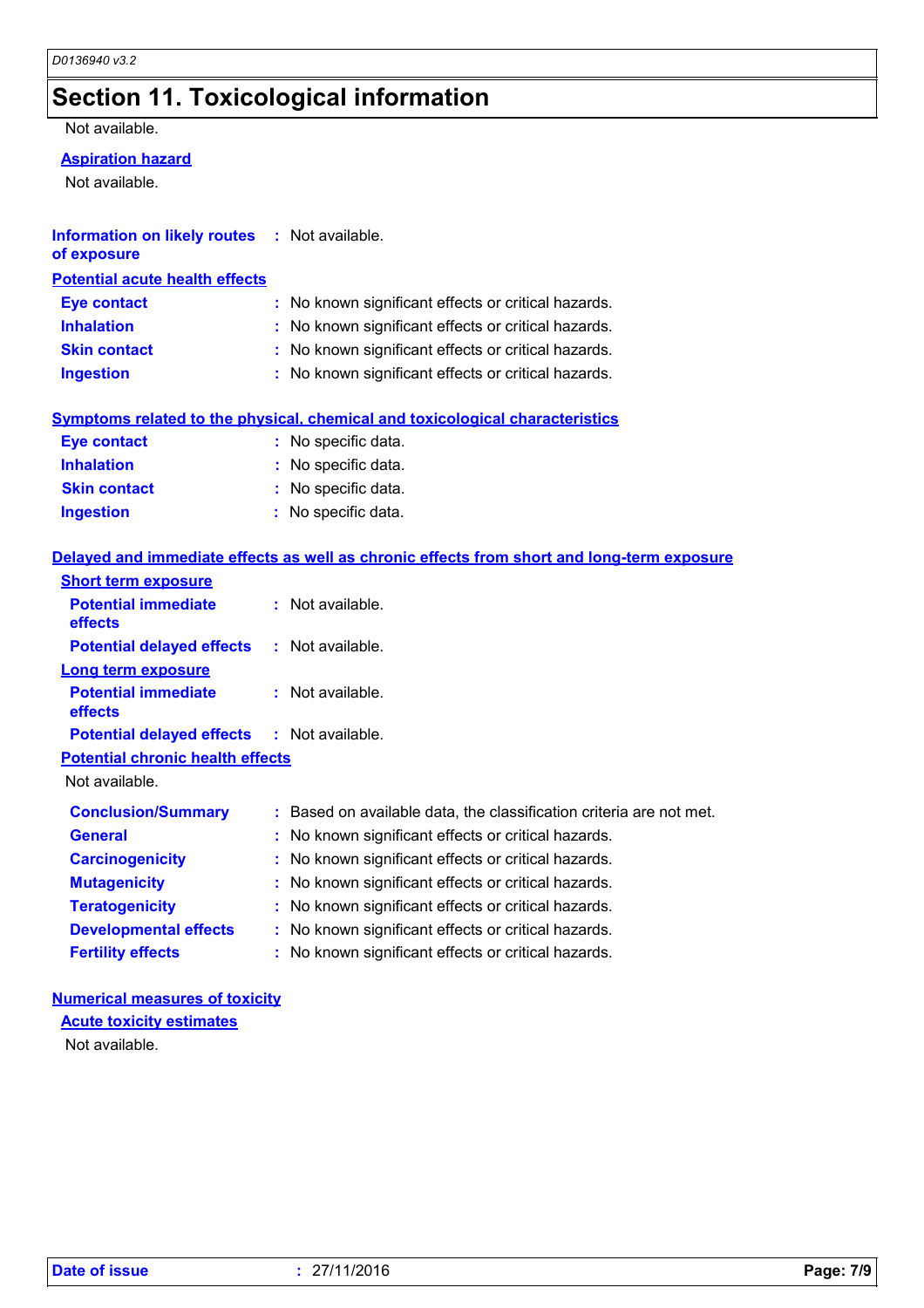# **Section 12. Ecological information**

#### **Toxicity**

Not available.

### **Persistence and degradability**

Not available.

#### **Bioaccumulative potential**

| <b>Product/ingredient name</b> | $\mathsf{LoaP}_\mathsf{ow}$ | <b>BCF</b> | <b>Potential</b> |
|--------------------------------|-----------------------------|------------|------------------|
| <b>I</b> sucrose               | $\sim$ $\sim$<br>…ت−        |            | low              |

#### **Mobility in soil**

**Soil/water partition coefficient (Koc) :** Not available.

**Other adverse effects** : No known significant effects or critical hazards.

### **Section 13. Disposal considerations**

The generation of waste should be avoided or minimised wherever possible. Disposal of this product, solutions and any by-products should at all times comply with the requirements of environmental protection and waste disposal legislation and any regional local authority requirements. Dispose of surplus and nonrecyclable products via a licensed waste disposal contractor. Waste should not be disposed of untreated to the sewer unless fully compliant with the requirements of all authorities with jurisdiction. Waste packaging should be recycled. Incineration or landfill should only be considered when recycling is not feasible. This material and its container must be disposed of in a safe way. Empty containers or liners may retain some product residues. Avoid dispersal of spilt material and runoff and contact with soil, waterways, drains and sewers. **Disposal methods :**

| 14. Transport information |                          |                                       |                |     |       |                               |
|---------------------------|--------------------------|---------------------------------------|----------------|-----|-------|-------------------------------|
| <b>Regulation</b>         |                          | <b>UN number Proper shipping name</b> | <b>Classes</b> | PG* | Label | <b>Additional information</b> |
| <b>ADG</b>                | Not<br>regulated.        |                                       |                |     |       |                               |
| <b>IMDG</b>               | <b>Not</b><br>regulated. |                                       |                |     |       |                               |
| <b>IATA</b>               | Not<br>regulated.        |                                       |                |     |       |                               |

PG\* : Packing group

**Special precautions for user Transport within user's premises:** always transport in closed containers that are **:** upright and secure. Ensure that persons transporting the product know what to do in the event of an accident or spillage.